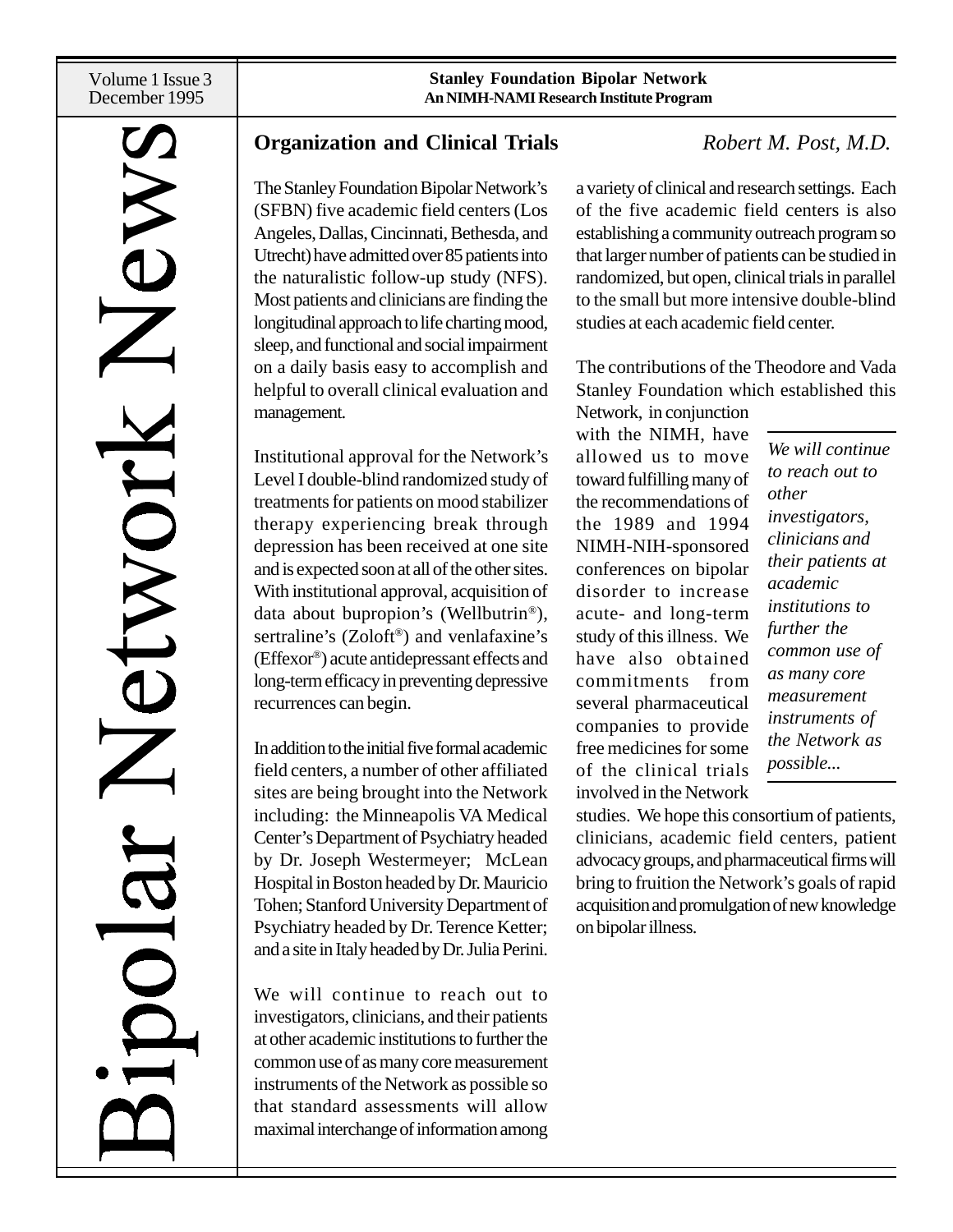**Managing Editor: Robin M. Sadja**

**Contributors: Robert M. Post Gabriele S. Leverich Mark Frye**

**For communication or to be placed on the mailing list, please write or fax to:**

**Bipolar Network News c/o Stanley Foundation Bipolar Network 6001 Montrose Rd #809 Rockville MD 20852**

**Phone: 1-800-518-SFBN (7326)**

**Fax: (301) 881-4192**

**Internet address: stanley@sparky. nimh.nih.gov**

# **Patients with Refractory Affective Illness:** *Gabriele S. Leverich, LCSW* **The Need for Complex Combination Therapies**

Tracking of the longitudinal course of affective illness through the NIMH life chart method has been implemented at all participating Network field centers as an easy and effective way to monitor mood and resultant functional impairment on a daily basis. Additionally, the construction and review of each patient's retrospective life chart continues to be one of the important clinical and research goals of the Network. This ensures that crucial clinical information is collected and available when important treatment decisions are made for the individual patient and that the Network is able to learn as much as possible about all aspects of this difficult and recurrent illness.

A continuing part of the BNN has been the presentation of a patient's life chart with a discussion of some of the salient points arising from it. In this issue we discuss the case history of a patient whose illness progressed quite rapidly and proved to be unresponsive to a variety of psychopharmacological agents for six years prior to her entry into the NIMH treatment and research protocols. Her depressions were marked by severe cognitive impairment, marked sleep disturbance, significant psychomotor slowing, and suicidal preoccupation. When hypomanic she would be hyper-energetic, at times intrusive and irritable while at other times gregarious, very social, with some excessive spending and impaired judgment. Highly functional and successful at work prior to the onset of her illness, she was now unable to hold her job and had spent much time at home struggling with her illness. As indicated on her life chart, she responded inadequately to lithium alone or in combination with a variety of typical and atypical antidepressants. She did have transient degrees of improvement with the addition of the mood stabilizer carbamazepine (Tegretol®) in 1986 and again in 1988 but lost the partial response both times after about 6-8 months.

At NIMH she did not respond to the calcium channel blocker nimodipine which has shown promise in some treatment-refractory patients. She demonstrated a good antimanic but inadequate initial antidepressant response to valproate (Depakote®) in combination with T3 (Cytomel®) and T<sub>4</sub> (Synthroid®).

Bupropion (Wellbutrin®) added to valproate and T3 and T4 appeared to shorten depressive periods but still left the patient with a significant degree of functional impairment. Finally, with the addition of the fifth drug, lithium carbonate, which had

previously been ineffective in association with a variety of other drugs, the patient stopped cycling and entered a period of virtually complete remission. She suffered minimal side effects, such as a mild tremor and some

*Highly functional and successful at work prior to the onset of her illness she was now unable to hold her job and had spent much time at home struggling with her illness.*

transient hair loss, and was able to return home without being plagued by incapacitating depressions or disruptive hypomanias for the first time in seven years.

The patient was able to reintegrate into a full and active life, and the adoption of a child brought additional richness and happiness to her and her husband. She eventually resumed part-time work in her earlier field of study and has been engaged in a productive and rewarding life to this day. Based on the patient's previous treatment refractoriness prior to NIMH, the success of the complex polypharmacy, the general good tolerability, and the concern about the possibility of intractable symptom reemergence, this regimen of five different agents was not submitted for further "academic" testing to assess whether all of these drugs in combination were absolutely necessary for the patient's improvement. Neither the patient nor her physicians have been willing to risk a potential relapse and the added possibility of repeated refractoriness. *(Continued on page 3)*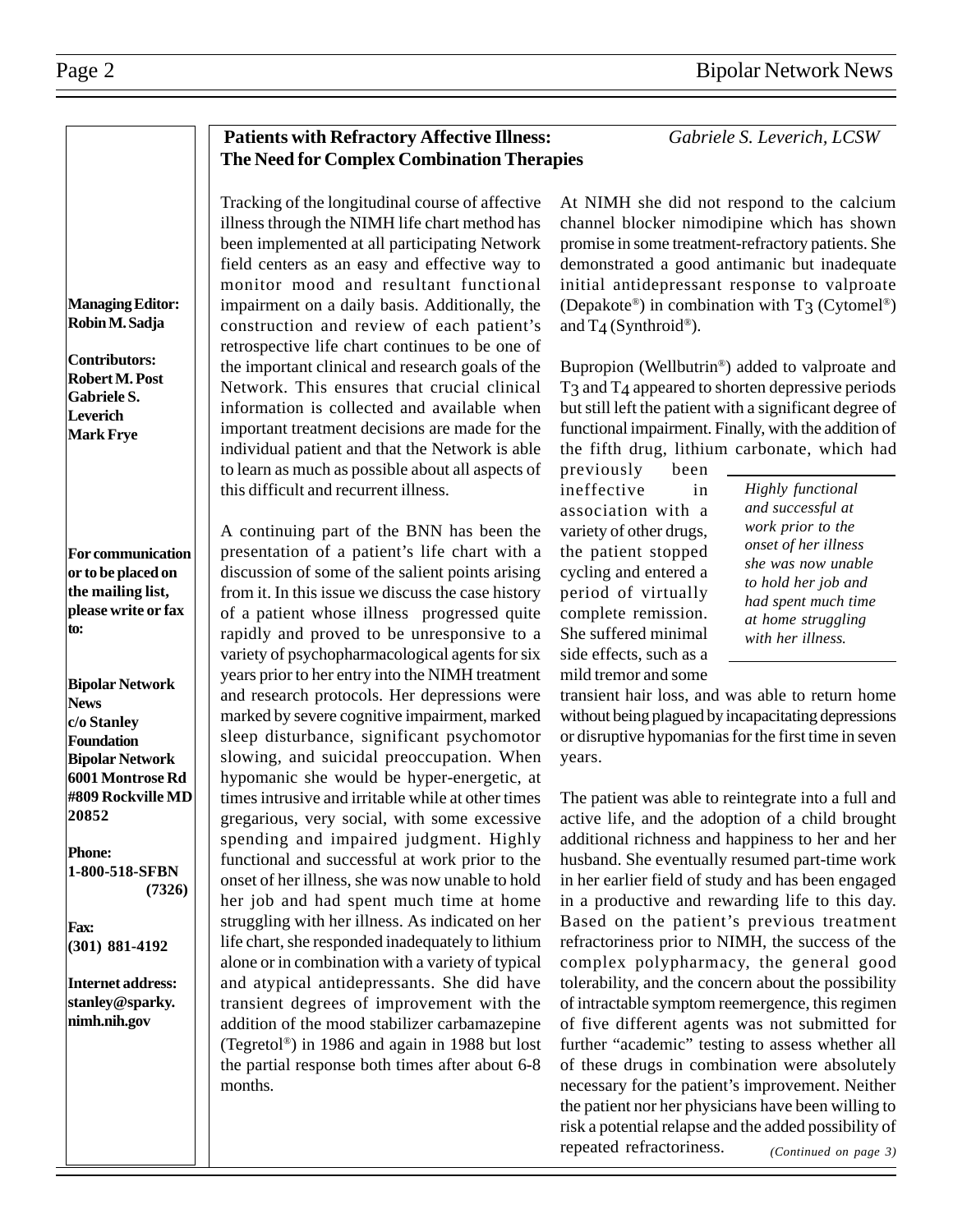Pt 5444



This complex polypharmacy of two mood stabilizers (lithium and valproate), T3 (Cytomel®) and T4 (Synthroid®), and the antidepressant bupropion (Wellbutrin®) has been successfully maintained for the last 5 years. Neither the patient nor her physician have been willing to test whether all five drugs continue to be necessary for the patient's ongoing mood stability because of the risk of a potential relapse or possible repeated refractoriness.

### *(Continued from page 2)*

The discharge regimen of this patient is actually not atypical of the general trend that has occurred over successive five year intervals since the 1970s on our clinical research unit of the Biological Psychiatry Branch at the NIMH. From 1971 to 1975, three-quarters of the patients were discharged on monotherapy. In the latest five year epoch, 1990 to present, only one-quarter of the patients have been discharged on monotherapy while three-quarters of the patients have been treated with multiple drugs. Although the rate of marked improvement (relative absence of mood symptoms), to moderate improvement (substantial, clinically relevant improvement) has remained relatively constant, there is a clear-cut trend in the past 25 years for an increasing number of drugs required to achieve the same clinical outcome in NIMH treatment-refractory patients.

A variety of factors may contribute to this phenomenon: 1) In the early years patients were likely "prescreened" for lithium refractoriness only, so that NIMH-initiated treatment with novel agents in monotherapy (such as carbamazepine) made a substantial impact. Increasingly, patients are now exposed to a wide variety of treatments before being referred to the NIMH as "refractory."

2) The "cohort" effect, in which successive generations after World War I have a higher incidence and earlier onset of both unipolar and bipolar disorders in the U.S. and many other countries, may produce patients with more difficult-totreat-illnesses. 3) The experience of growing amounts of physical and substance abuse and psychosocial stress, as well as greater numbers of affective episodes through earlier illness onset, may have an increasing experiential impact on gene expression. This may contribute to a patient population more vulnerable on an experiential basis to affective recurrences. *(Continued on page 4)*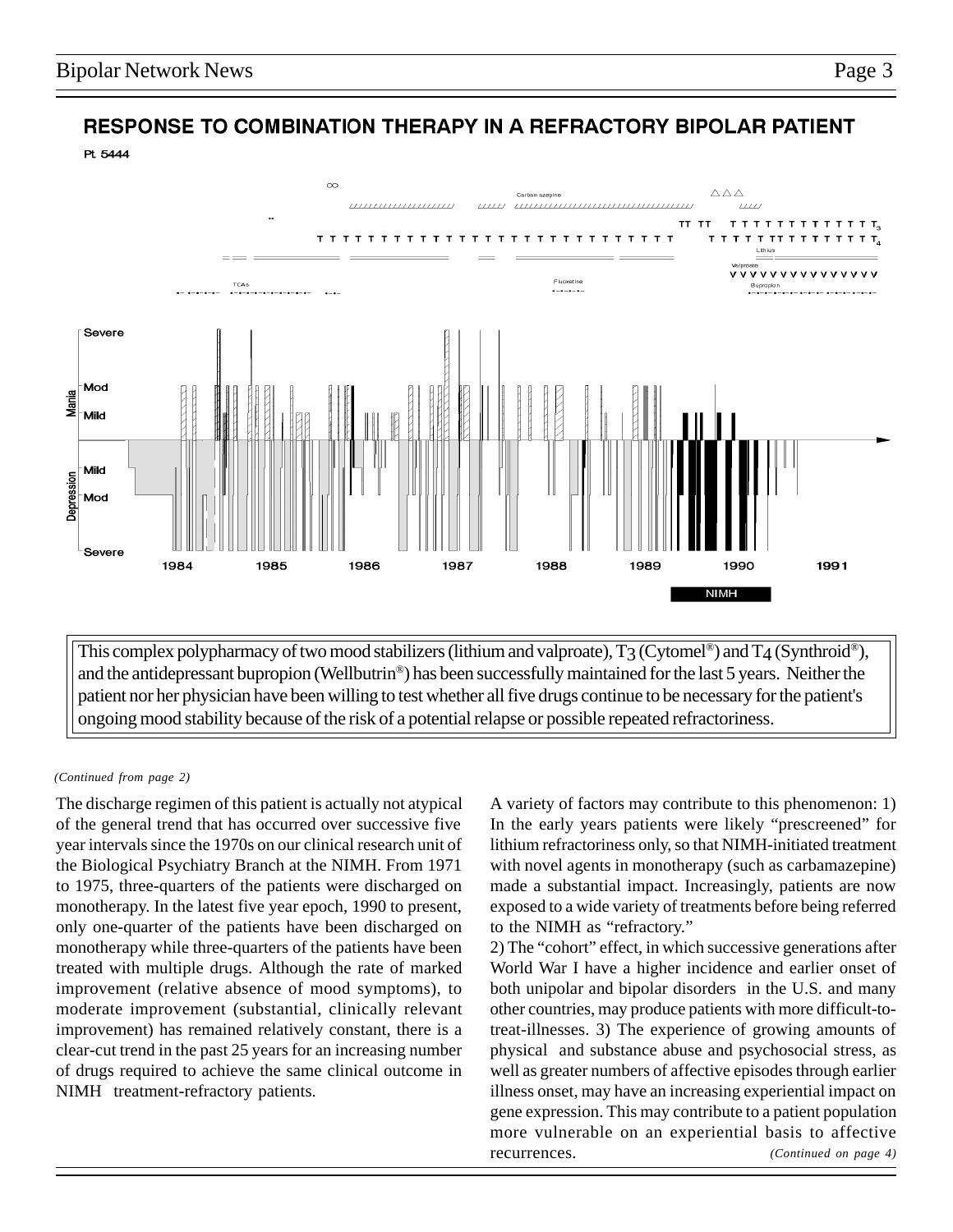### *(Continued from page 3)*

The phenomenon of more complex treatment regimens in late or difficult-to-treat phases of this illness is perhaps not dissimilar to other severe illnesses such as heart disease or cancer. While a single antidiuretic drug can often treat mild edema and a minor surgical procedure can be palliative or curative in the early stage of cancer, complex medication combinations and other interventions are often required for the patient with congestive heart failure or metastatic cancer.

While large-scale clinical trials have been conducted to evaluate the efficacy of multiple drug combinations in cancer, there is a relative lack of data not only in the evaluation of single agents in the different stages of bipolar illness, but also a virtual and alarming absence of studies on the efficacy and long-term outcome of combination therapies in affective illnesses.

The Stanley Foundation Bipolar Network hopes to address these deficiencies by collecting data in a large number of patients about the longitudinal course of bipolar illness and its response to treatments, either single agents or combination therapies, in different stages of the illness. Much information can be accumulated through the collaboration between patient and clinician in research and clinical practice settings. The life chart method of tracking the past and present course of bipolar illness is one of the important steps toward that goal.

The life chart in this article illustrates the need for combination therapy in a treatment-refractory patient and also conveys a very important perspective and hopeful message. Patients with difficult-to-treat mood disorders can take heart that complete remission is possible even after many years of total incapacitation. This may require many different and complex psychopharmacological trials, but, repeatedly, we have seen that success can be achieved in the majority of patients. Sometimes, as demonstrated in this life chart, it may require two or more mood stabilizers such as lithium, and valproate, as well as thyroid augmentation in combination with an antidepressant to achieve such a therapeutic

profile. The construction of one's own retrospective life chart, careful assessment of past treatment responses, and the monitoring of the present course of illness can make a significant contribution to the long-term management of the illness and may assist in the formulation of effective rational polypharmacy.

# **Update on Repeated Transcranial Magnetic Stimulation (rTMS) of the Brain: Recruitment of Patient Volunteers with Depression** *Robert M. Post, M.D.*

A preliminary report on the efficacy in two of the first six patients treated with rTMS in an open clinical trial has been published in the journal NeuroReport [\(George MS et al,](http://www.ncbi.nlm.nih.gov:80/entrez/query.fcgi?cmd=Retrieve&db=PubMed&list_uids=8547583&dopt=Abstract) *NeuroReport* [6\(14\): 1853-1856, 1995\).](http://www.ncbi.nlm.nih.gov:80/entrez/query.fcgi?cmd=Retrieve&db=PubMed&list_uids=8547583&dopt=Abstract) A more controlled, double-blind randomized clinical trial is in progress and six patients have been randomized and treated with some showing excellent improvement. Repeated TMS involves placing a magnet over the frontal cortex (an area shown to be hypoactive in depression by PET scans) and then using a magnetic field to generate electrical activity perpendicular to it; i.e., directed into the frontal area of brain. When this kind of magnetic-induced selective stimulation is used over the motor cortex (located more towards the middle of the head), for example, it can generate muscle contractions in the appropriate limbs on the opposite side of the body. During rTMS for depression, the intensity of electrical current is placed at 80% of this motor threshold and stimulation occurs over the front part of the brain so that no motor events occur. The patient normally does not feel many sensations, except some mild contractions and tension in the scalp muscles. The sessions last approximately 20 minutes and are administered from 3-5 times per week. In contrast to electroconvulsive therapy (ECT), rTMS does not require anesthesia, seizures are not induced and there is no associated memory loss or post-seizure confusion after treatment.

*(Continued on page 5)*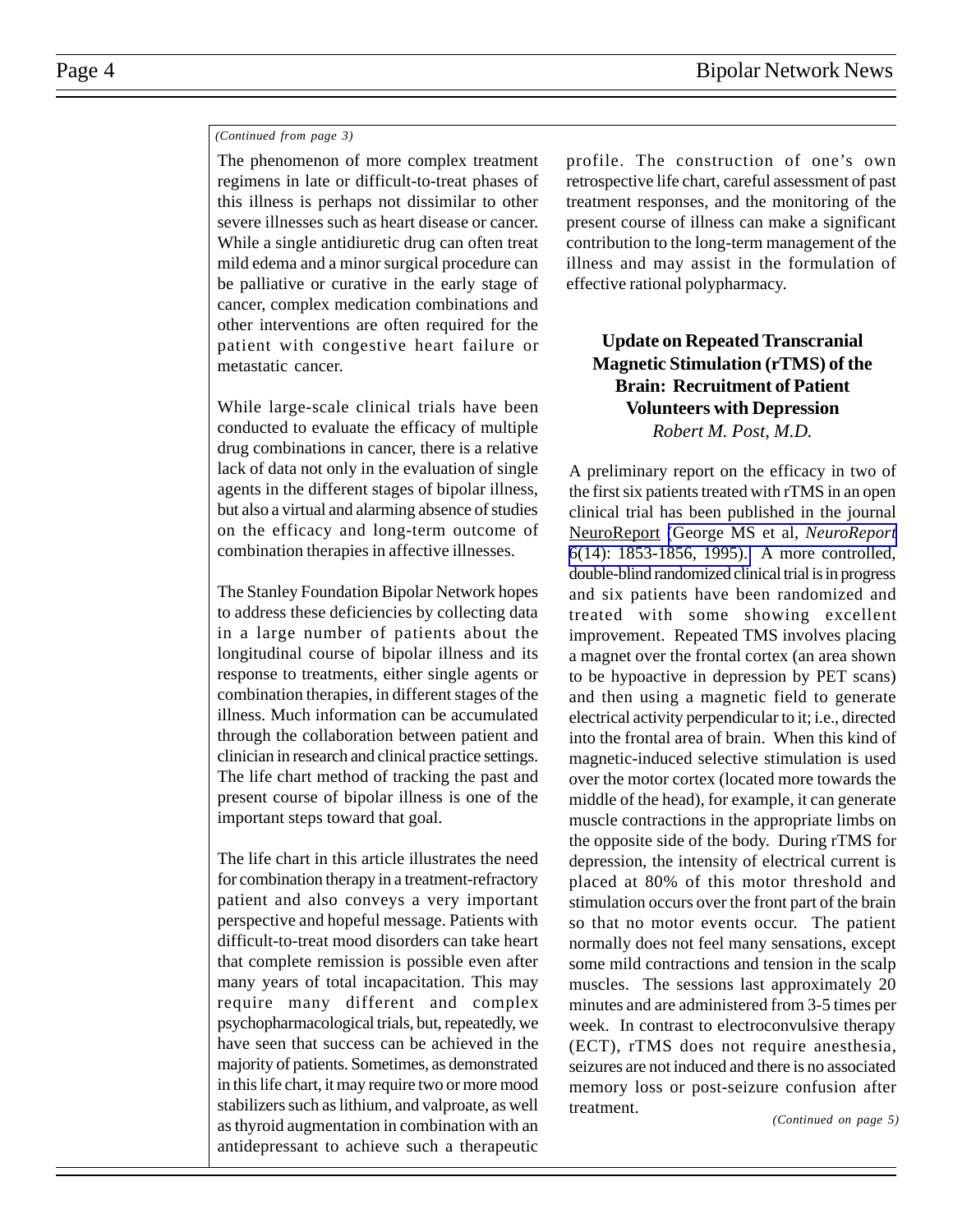# Bipolar Network News Page 5

### *(Continued from page 4)*

The randomized clinical trial involves ten days of active rTMS compared with ten days of sham rTMS with all patients getting both phases with only the order differing. If patients with a sustained period of depression of greater than one month's duration would like to volunteer to participate in this randomized clinical trial in order to help establish the efficacy of rTMS, they should contact Gabriele Leverich, LCSW, at 301- 496-7180 or Dr. Tim Kimbrell at 301-402-2293. In order to qualify for the protocol they must be otherwise medically healthy and not taking other medications. However, bipolar patients in a depressive phase of illness despite ongoing maintenance medication might also be eligible for the clinical trial. Patients from outside the Bethesda-Washington, DC area could be studied either as inpatients at the NIH Clinical Center or stay in a local hotel facility and come to the NIMH for daily treatments. Those in the local area may be able to receive the treatment either on an outpatient basis or on an inpatient basis if the severity of depression warrants.

Another study of rTMS is also being initiated conjointly with Dr. Jan Fawcett and his colleagues at the Rush Presbyterian Hospital in Chicago. This study's objectives are to more definitively identify the optimal parameters for rTMS in terms of placement of the magnet, frequency, duration, and number of stimulations. Ultimately, a randomized trial will be conducted to compare rTMS with ECT. Eventually, it is hoped that rTMS will come to play a role in at least a percentage of patients who would otherwise need ECT. To the extent that a substantial group of patients will respond to rTMS in lieu of ECT, the treatment could have a dramatic impact on broadening the range of options for the treatment of depression, making it more readily acceptable and cost-effective, and thus helping to destigmatize the treatment of affective illness. Participation in this clinical trial could be of potential benefit not only in the possibility of achieving an acute antidepressant response for the individual participant, but in helping to broaden the knowledge base for the treatment of the illness.

# **Around the Network**

## **An Introduction to the Cincinnati Investigators Susan McElroy, M.D. and Paul Keck, M.D.**

The Network is fortunate to have two of the most superb clinical research investigators in bipolar illness at the Network's Cincinnati field center. Recognizing each other's mutual scientific excellence, commitment, and enthusiastic pursuit of new knowledge, they changed their residency plans and joined forces (in marriage) and in training at Boston's McLean Hospital to serve the understudied and underserved populations with major and difficultto-treat psychiatric disorders with a special focus on bipolar affective illness.

Sue McElroy began her luminous clinical research career at McLean, where she rapidly became recognized as an expert diagnostician and psychopharmacological pioneer. Following careful chart reviews and clinical studies suggesting the acute and long-term efficacy of the mood-stabilizing anticonvulsant valproate (Depakote®), she and her colleagues initiated and completed the first double-blind comparison of valproate versus placebo in the United States. This was the forerunner and part of the database of the major collaborative study that supported Abbott Pharmaceutical's successful application for FDA approval for Depakote® as a first-line treatment of acute mania.

The data from that first small but carefully controlled study previewed essentially all of the findings in the subsequent larger, multi-center collaborative study, and has led to the widespread use of valproate. This resulted in a dramatic improvement in the lives of many patients who had been refractory to lithium and/or carbamazepine (see BNN Vol. 1 Is. 2) and led to the now widespread recognition of valproate as a major mood stabilizer.

*(Continued on page 6)*



**Susan McElroy, M.D.**



**Paul Keck, M.D.**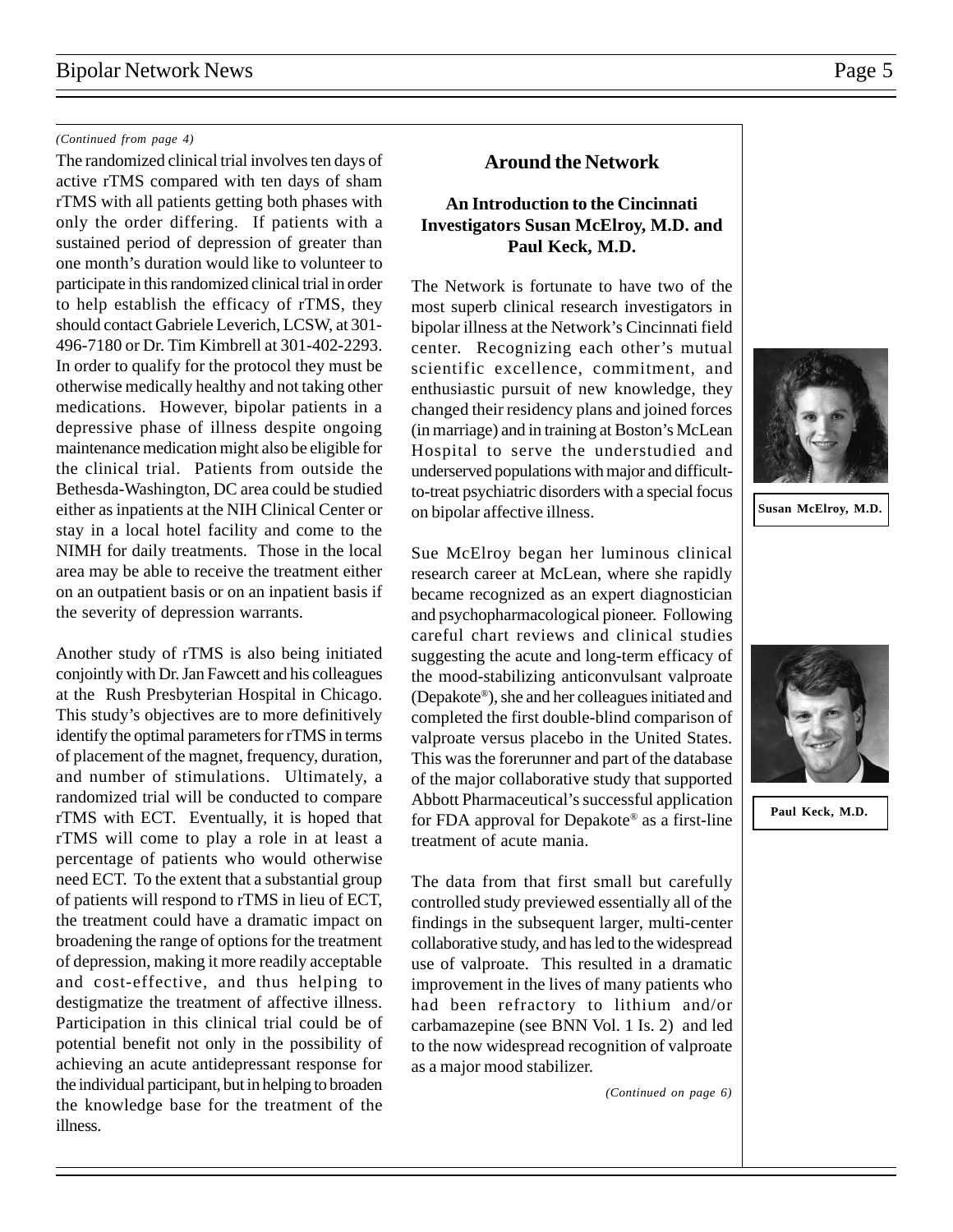### *(Continued from page 5)*

Paul Keck's career has been equally illustrious. He is widely recognized as one of the world authorities in the development and use of novel treatments not only for the affective disorders but also for the anxiety disorders and other difficultto-treat major psychiatric illnesses. He has studied the pharmacokinetics of some of the major psychotropic interventions and has also reported the efficacy of using carbamazepine and valproate in combination in patients who were refractory to either agent alone.

Dr. Keck was instrumental in the rigorous methodological design of the first blind, randomized study in the United States indicating the efficacy of valproate in acute mania, and is a consultant to or on the advisory board of numerous pharmaceutical firms which seek his methodological and clinical expertise.

Drs. McElroy and Keck are now taking a leading role in the study of the new anticonvulsant gabapentin (Neurontin®) and lamotrigine (Lamictal®) for the treatment of lithiumnonresponsive bipolar patients. Together they have also pioneered the initiation of valproate dosing with 20 mg/kg/day from the outset in order to achieve a rapid response. They found that the drug administered in this fashion was well tolerated.

When the formal extramural funding sources of the NIMH did not include many studies in bipolar illness over the past decade, the McElroy-Keck team was not deterred, performing outstanding and state-of-the-art novel intervention studies with shoestring budgets and alternative sources of funding. It is a great honor to have two such skilled and charismatic clinical research investigators as leaders of the Cincinnati field center of the Stanley Foundation Bipolar Network.

# **Consortium of Investigators of the Biochemistry of Manic-Depressive Illness Bethesda, Maryland March 1995** *Robert M. Post, M.D.*

This consortium was organized by Drs. William Z. Potter and Husseini K. Manji of the National Institute of Mental Health (NIMH) to further concerted efforts in the study and treatment of bipolar illness.

Dr. Bob Prien (NIMH) reported on research funding. While the good news is that a few bipolar grants have been funded, the bad news is that the level of support is nowhere near that for research in schizophrenia, unipolar depression, or anxiety disorders despite the often repeated demonstration of a great need for new work in the bipolar area. Of the millions of dollars available for services research, only one of 178 projects funded related to bipolar illness. It is clear that more funding should be allocated to bipolar illness research, especially in light of the long-term morbidity, suffering, and financial and social impact of inadequately treated bipolar illness in this country.

Dr. Alan Swann (University of Texas at Houston) reviewed the biogenic amine studies of bipolar illness. He noted the consistent evidence for increased cerebral spinal fluid (CSF) norepinephrine in mania and the hypercortisolemia observed in dysphoric mania, which is similar to that in depression, but not in euphoric mania.

Dr. Ghanshyam Pandey (University of Illinois at Chicago) reviewed evidence that 5-HT2 (serotonin) receptors are elevated on both blood elements and in autopsy specimens of patients who make serious suicide attempts or commit suicide. The relationship of alterations in this serotonin receptor subtype to depression and suicide remains a highly provocative area for further investigation and study especially in light of the antidepressant effects of the selective serotonin reuptake inhibitors (SSRIs). *(Continued on page 7)*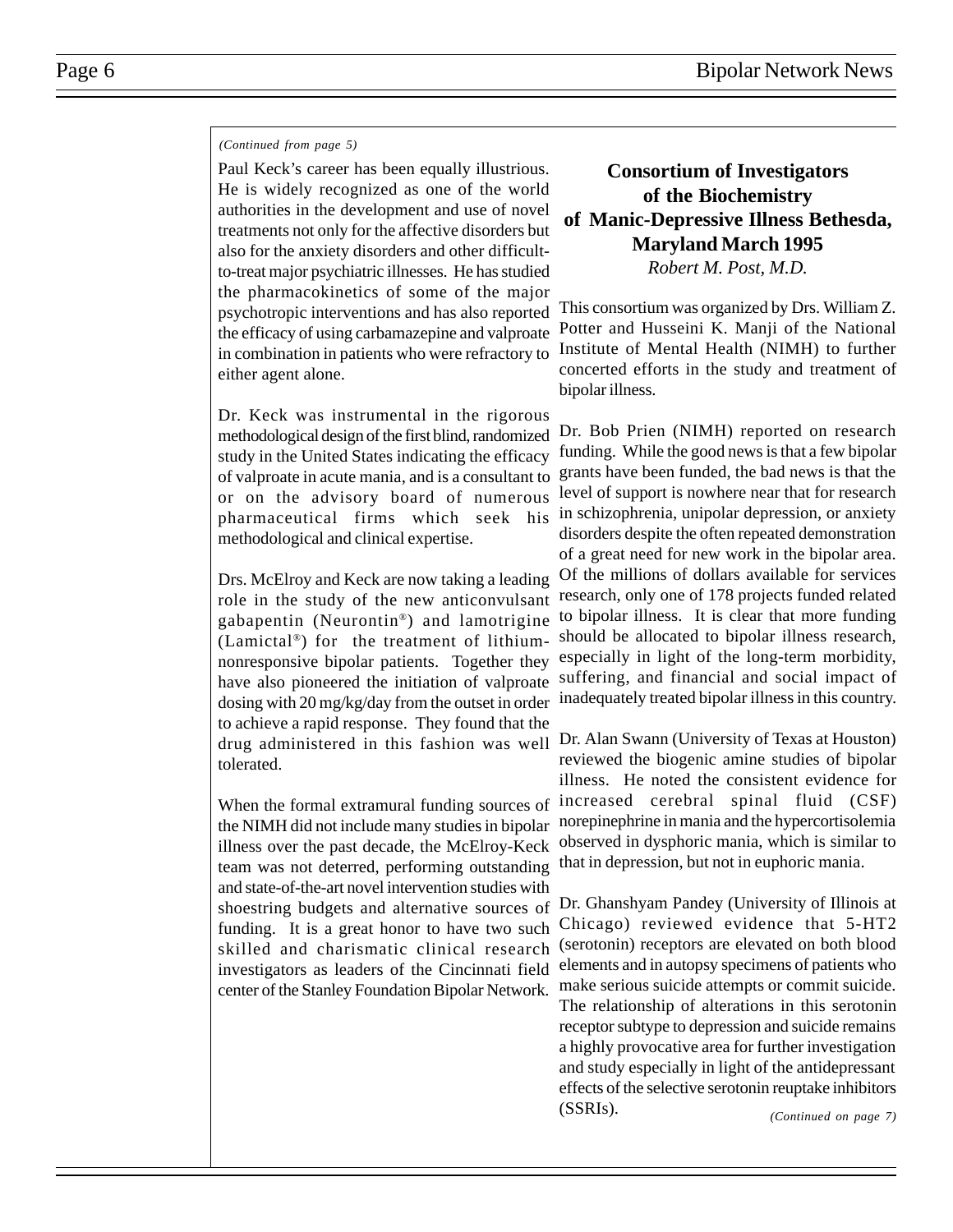### *(Continued from page 6)*

supportive of the possibility that G-protein foster further research and collaborative efforts abnormalities can be involved in many major among different research groups. Consensus on medical illnesses. Three studies suggest a G-protein several areas of exploration included: 1) to make abnormality in bipolar illness and this appears to available a cell bank of immortalized fibroblast be a target for the actions of not only lithium but cells of patients with bipolar illness and their perhaps carbamazepine and valproate, as well. Dr. affected and unaffected relatives, so that studies Jerry Warsh (Clark Institute, Toronto, Canada) also can be done to determine whether or not the reviewed G-protein abnormalities in post-mortem intracellular calcium defect (observed in a variety brain studies. He hopes this research will lead to of blood elements) is shared by these cells and identification of other neurobiological abnormalities among family members; 2) Drs. Fuller Torrey underlying bipolar illness.

Dr. Robert Belmaker (Ben Gurion University, of specimens from patients with bipolar illness so Israel) reviewed work suggesting that lithium that neurobiology of the illness can be better inhibits the phosphoinositol pathway and that inositol understood and treated; and 3) the Stanley might be depleted in affective illness. Based on Foundation Bipolar Network (SFBN) has offered this notion he has treated patients with 12 grams to make its longitudinal assessment and rating of inositol with success in an initial double-blind, instruments available for all investigators in the placebo-controlled trial. Patients with panic consortium. The SFBN will also provide, in the disorder have also shown response to inositol, future, information on how patients and their providing new starting points for the therapeutics families might be able to donate blood, CSF, or of several major psychiatric illnesses.

Evidence for increased intracellular calcium in the blood elements of patients with bipolar affective disorders was discussed by Dr. Charlie Bowden (University of Texas at San Antonio). This finding is interesting in that the mood stabilizers lithium, carbamazepine, and valproate target different aspects of calcium metabolism, and that the dihydropyridine L-type calcium channel blockers, nimodipine and isradipine, appear to be effective mania has occurred over the last several decades. in a subgroup of bipolar patients.

Dr. Terence Ketter (Stanford University/NIMH) surveyed the new brain imaging studies from his group and other researchers indicating consistent evidence of frontal cortical and limbic system defects in the recurrent affective disorders. With a limbic-selective probe using procaine, Dr. Ketter's data suggests a dysfunction in the neural substrate of the deep midline structures that have long been postulated to be involved in pathological affective regulation. Dr. Ketter has preliminary evidence that different patterns of cerebral metabolism in depression may be associated with selective antidepressant responses to carbamazepine versus nimodipine.

Dr. Manji (NIMH) summarized data that are highly A focus of the consortium was to find ways to and Joel Kleinman have organized a major national consortium for the collection of autopsy microscopic samples from the skin for fibroblast cell lines.

# **Typical and Atypical Neuroleptics in the Treatment of Bipolar Illness** *Mark Frye, M.D.*

### *Limitations of the Typical Neuroleptics (Major Tranquilizers)*

A dramatic evolution in the treatment of full-blown The antipsychotic medications which block dopamine receptors were widely used with lithium in the treatment of acute mania and as an adjunct in patients whose mania broke through lithium prophylaxis. These antipsychotic agents include the typical phenothiazine medications chlorpromazine (Thorazine®), thioridazine (Mellaril®), trifluoperizine hydrochloride (Stelazine®), and perphenazine (Trilafon®), the butyrophenones such as haloperidol (Haldol®) and the thiothixenes (Navane®). These agents are effective in some three-quarters of patients with mania, reducing manic agitation, insomnia, aggressiveness, and psychosis. However, they can have troublesome side effects.

*(Continued on page 8)*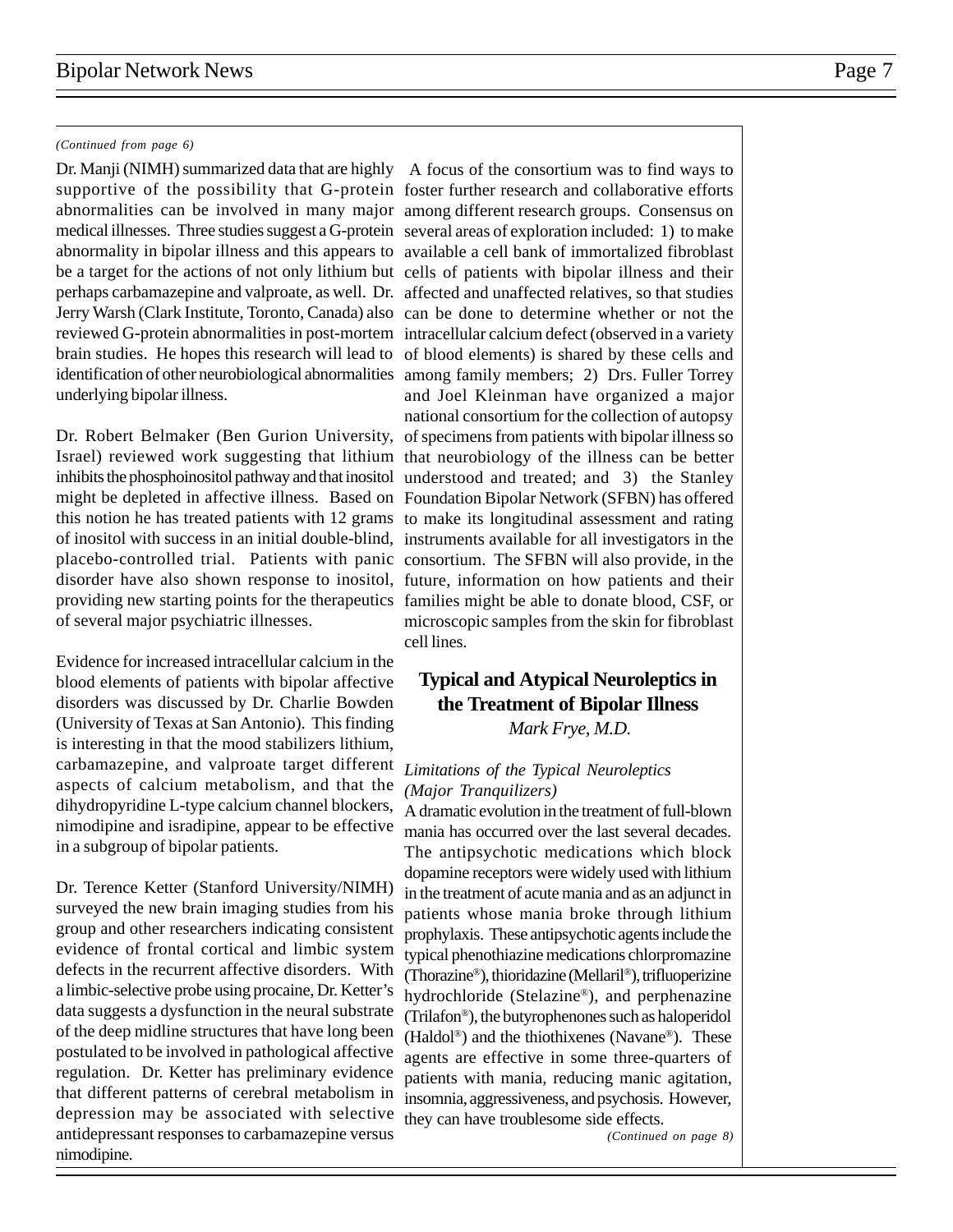### *(Continued from page 7)*

The mechanism of action of these agents likely resides in their ability to block dopamine receptors in the areas of the brain thought to be involved in manic mood behavior and psychosis, the mesocortical dopamine system. This system involves the nucleus accumbens (the reward area of brain); the amygdala and other limbic areas of brain (thought to be involved in the modulation of conditioned emotional responses); and the highly stress-responsive prefrontal cortical system (thought to be involved in thought disorder and psychosis). In addition to these desirable effects, however, these medications also block dopamine receptors in the areas of brain found to be depleted of dopamine in Parkinson's disease; the striatum (or caudate nucleus and putamen). In Parkinson's disease there is a loss of dopamine neurons. In drug-induced Parkinson's disease produced by the typical antipsychotic (neuroleptic) medications mentioned above, the dopamine system is intact, but dysfunctional, because of the blockade at the D2 receptors which mediate the effects of dopamine. These parkinsonian effects of typical antipsychotic medications result in patients often feeling stiff, having drug-induced tremor, masked facies, increased drooling, and other elements which, in high doses, inappropriately stigmatized all psychiatric medicines in general as "chemical straitjackets". However, the antiparkinsonian medications diphenhydramine (Benadryl®), benztropine (Cogentin®) and trihexyphenidyl (Artane®) are highly effective in relieving these acute symptoms. Nevertheless, many patients find that taking neuroleptics produces some dysphoria and, in some instances, akathisia or severe motor restlessness (restless legs) which can be very difficult to tolerate.

While most of these parkinsonian side effects can be dealt with through dose adjustments and adjunctive medications, the more problematic side effects of long-term tardive dyskinesia are a real problem for patients with bipolar illness. Chronic treatment or even repeated intermittent treatment with these medications can produce this neurological syndrome characterized by extraneous involuntary movements of the mouth and tongue, other parts of the body including the hands, and in the worst cases, the trunk and the respiratory system. Sometimes

the syndrome is reversible over the long term but, at other times, it appears relatively irreversible and therefore is highly desirable to avoid.

Recent studies have indicated that when patients are acutely exposed to neuroleptics they tend to be maintained on them for relatively long periods of time [\(Sernyak, et al 1994\),](http://www.ncbi.nlm.nih.gov:80/entrez/query.fcgi?cmd=Retrieve&db=PubMed&list_uids=7903511&dopt=Abstract) which can increase the likelihood of tardive dyskinesia. Current data also indicate that patients with bipolar illness are as likely or more likely than patients with schizophrenia to develop tardive dyskinesia, and with age and long-term use there is a highly substantial incidence of 15%-40% of patients who show this neurological disability. Therefore, instead of first use of neuroleptics, we suggest instead first use of the anticonvulsant mood stabilizers (carbamazepine and valproate) and adjunctive use of high potency benzodiazepines.

### *Benzodiazepine Alternatives*

Benzodiazepines, such as clonazepam (Klonopin®) and lorazepam (Ativan®) active at central-type benzodiazepine receptors, are also reported to have some antimanic efficacy when used alone, and clearly help with manic agitation, anxiety, aggressiveness, and insomnia when used in combination with other mood stabilizing agents (i.e., lithium, carbamazepine, or valproate). While their acute efficacy alone has not been proven, there is a very substantial clinical database indicating that the use of the high potency benzodiazepines in lieu of neuroleptics may be successful in the majority of patients. These high potency benzodiazepine medications are extremely well tolerated, do not cause acute neurological or tardive dyskinesia side effects, are not associated with akasthesia, and have a useful profile of clinical efficacy, including helping the patient to sleep (because of their sedative side effects), and exerting antianxiety or anti-panic effects when these symptoms accompany the manic syndrome as they often can in dysphoric mania.

### *The Emergence of Atypical Neuroleptics*

With the introduction of atypical neuroleptics there is now an additional treatment option. Clozapine (Clozaril®) is the prototypic atypical neuroleptic drug. Clozapine more selectively blocks dopamine receptors in the areas of the brain thought to be involved in *(Continued on page 9)*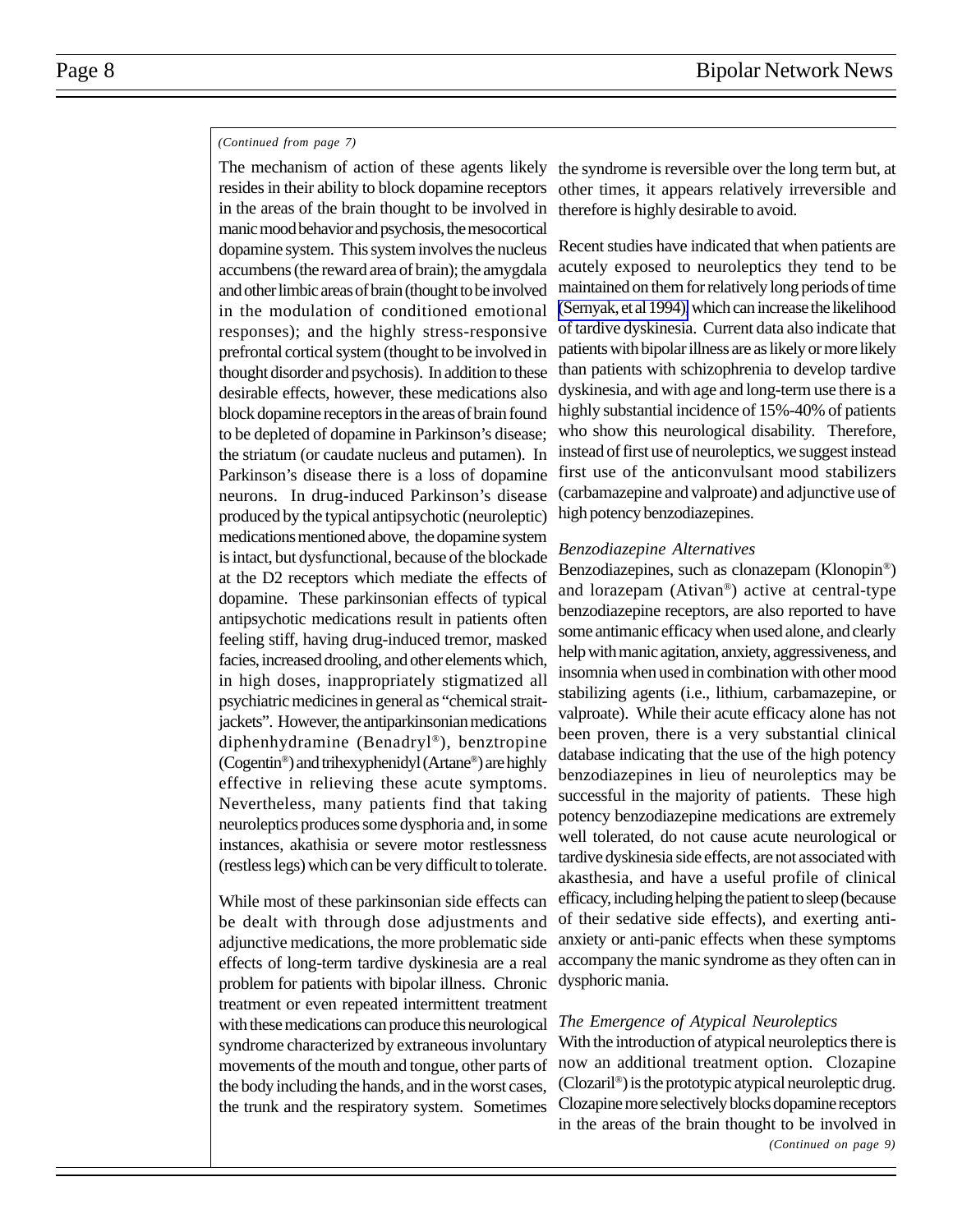### *(Continued from page 8)*

psychoses (D4 receptors in the frontal cortex), and significantly reduces blockage of dopamine D2 receptors in the striatal areas thought to be attributable to parkinsonian problems. Convergent with this perspective are the clinical data that patients treated with clozapine do not develop parkinsonian side effects, other "extrapyramidal" side effects, or tardive dyskinesia. Clozapine has a number of problems associated with it, including a several percent incidence of potentially fatal loss of white cells (agranulocytosis) necessitating weekly monitoring with its use. In addition, it has potent biochemical effects on a variety of other neurochemical systems besides dopamine, and knowing which of these is attributable to its excellent profile in the treatment of schizophrenia, schizo-affective disorder, and affective illness remains to be fully elucidated. Nonetheless, the medication is highly effective in patients with treatment-refractory rapid cycling disorder and also in patients with difficult-to-treat dysphoric-mania. In fact, response rates in affective and schizo-affective syndromes are even higher than those in the schizophrenias for which the drug is currently FDAapproved and shows a response rate substantially greater than the typical drug such as haloperidol. In addition to agranulocytosis, clozapine's other side effects that can be problematic include sedation, lowering of blood pressure, weight gain, increased night-time drooling, and seizures.

These side effects can be minimized by conservative dosage strategies, particularly when the medication is used adjunctively with lithium or valproate. With high doses of over 450 mg of clozapine, many clinicians use an anticonvulsant in order to prevent seizures from occurring. Valproate is used in preference to carbamazepine because of the lack of confounding or double vulnerability to agranulocytosis and aplastic anemia with carbamazepine.

Risperidone (Risperidal®) is now a new atypical agent which works slightly differently from clozapine. Risperidone has some purported effects in blocking dopamine receptors in the striatum at high, but not low doses. Therefore, treatment with 2-6 mg/day appears to be a highly effective antipsychotic dosage regimen with minimal parkinsonian or extrapyramidal side effects and, presumptively, a minimal risk for long-term tardive dyskinesia. Preliminary data

indicate that risperidone has good mood stabilizing effects against both manic and depressive episodes, particularly in rapid cycling patients. However, observations by Drs. Paul Keck and Sue McElroy indicate that the drug might be associated with breakthrough manias in some cycling patients, and this issue of risperidone's overall mood stabilizing effects remains to be further studied.

Other atypical agents are being avidly pursued by the pharmaceutical industry and a number are expected for approval within the next several years. Several companies are also working on a drug that selectively binds the dopamine D4 receptors which are thought to mediate much of clozapine's favorable antipsychotic profile. The hope is that a drug with a selective set of actions at this receptor might be as equally clinically effective as clozapine but without its more problematic side-effects profile. With the eventual advent of a new range of safe atypical neuroleptic agents, the entire treatment algorithm of when to use neuroleptics in bipolar patients may change dramatically.

At the moment, the typical neuroleptic medications remain an important but adjunctive tool for patients not responding to other mood stabilizing modalities and combinations. The newly available atypical neuroleptics are playing an increasingly prominent role despite some of their remaining drawbacks. Even at their present state of early usage in the bipolar, schizo-affective, schizophrenic spectrum disorders, the atypical neuroleptics clozapine and risperidone appear to be a success in terms of their broader range of therapeutic efficacy and improved side-effects profiles compared to the typical neuroleptics, and directly speak to the success of a whole new range of treatments that have been derived directly from the recent advances in behavioral neuroscience research.

Future issues will report on an update of the new anticonvulsants gabapentin (Neurontin®), and lamotrigine (Lamictal®) as they are currently used in the treatment of neurological disorders and as preliminary open clinical trials suggest their potential efficacy in some patients with affective disorders.